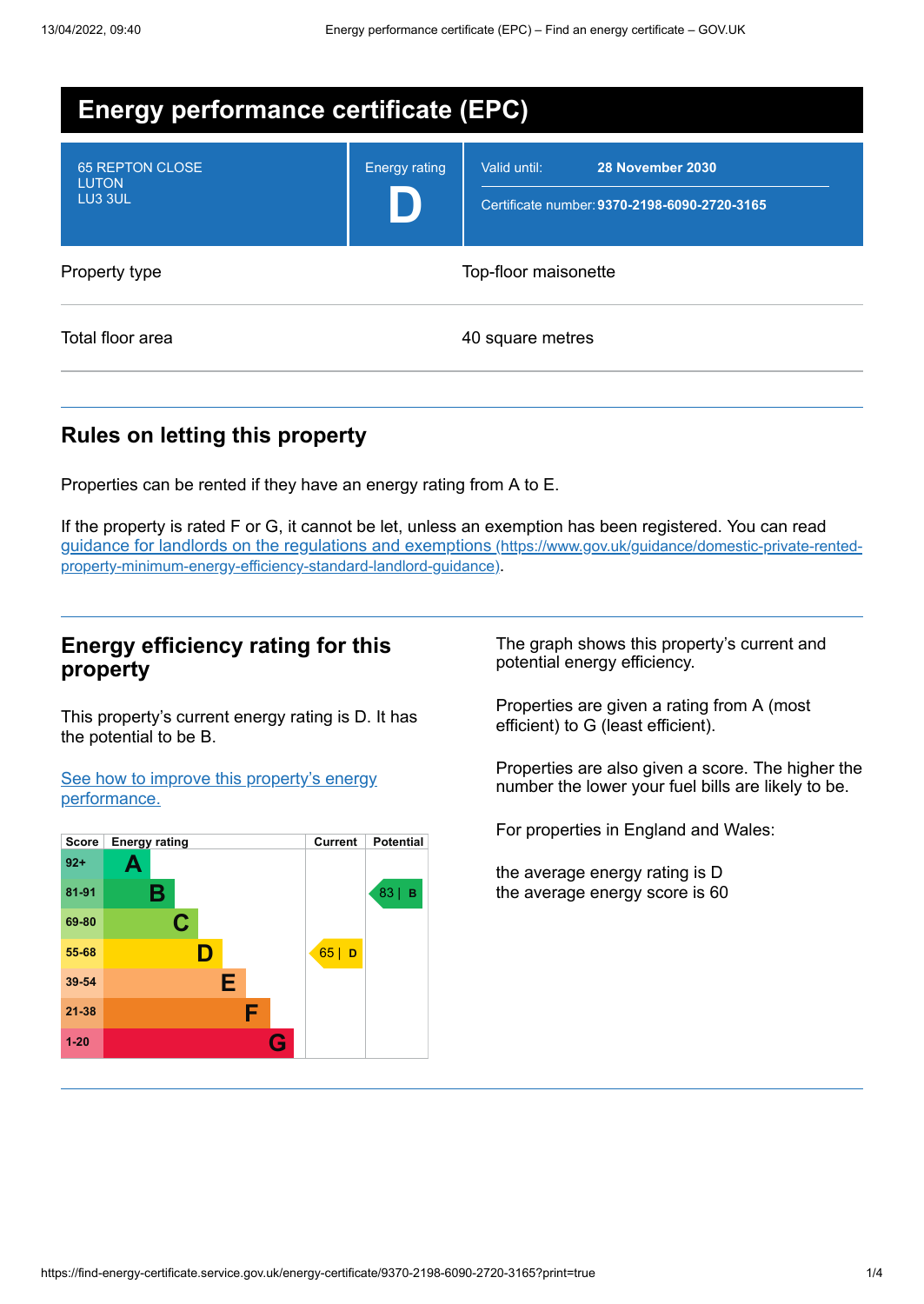## **Breakdown of property's energy performance**

This section shows the energy performance for features of this property. The assessment does not consider the condition of a feature and how well it is working.

Each feature is assessed as one of the following:

- very good (most efficient)
- good
- average
- poor
- very poor (least efficient)

When the description says "assumed", it means that the feature could not be inspected and an assumption has been made based on the property's age and type.

| <b>Feature</b>       | <b>Description</b>                          | Rating    |
|----------------------|---------------------------------------------|-----------|
| Wall                 | Timber frame, as built, insulated (assumed) | Good      |
| Roof                 | Pitched, 300 mm loft insulation             | Very good |
| Window               | Some double glazing                         | Very poor |
| Main heating         | Room heaters, electric                      | Very poor |
| Main heating control | Programmer and room thermostat              | Good      |
| Hot water            | Electric immersion, standard tariff         | Very poor |
| Lighting             | Low energy lighting in all fixed outlets    | Very good |
| Floor                | (another dwelling below)                    | N/A       |
| Secondary heating    | None                                        | N/A       |

#### **Primary energy use**

The primary energy use for this property per year is 290 kilowatt hours per square metre (kWh/m2).

| <b>Environmental impact of this</b><br>property                                                        |                             | This property produces                                                                                                                                        | 2.0 tonnes of CO2 |
|--------------------------------------------------------------------------------------------------------|-----------------------------|---------------------------------------------------------------------------------------------------------------------------------------------------------------|-------------------|
| This property's current environmental impact<br>rating is C. It has the potential to be C.             |                             | This property's potential<br>production                                                                                                                       | 1.7 tonnes of CO2 |
| Properties are rated in a scale from A to G<br>based on how much carbon dioxide (CO2) they<br>produce. |                             | By making the recommended changes, you<br>could reduce this property's CO2 emissions by<br>0.3 tonnes per year. This will help to protect the<br>environment. |                   |
| Properties with an A rating produce less CO2                                                           |                             |                                                                                                                                                               |                   |
| than G rated properties.                                                                               |                             | Environmental impact ratings are based on<br>assumptions about average occupancy and                                                                          |                   |
| An average household<br>produces                                                                       | 6 tonnes of CO <sub>2</sub> | energy use. They may not reflect how energy is<br>consumed by the people living at the property.                                                              |                   |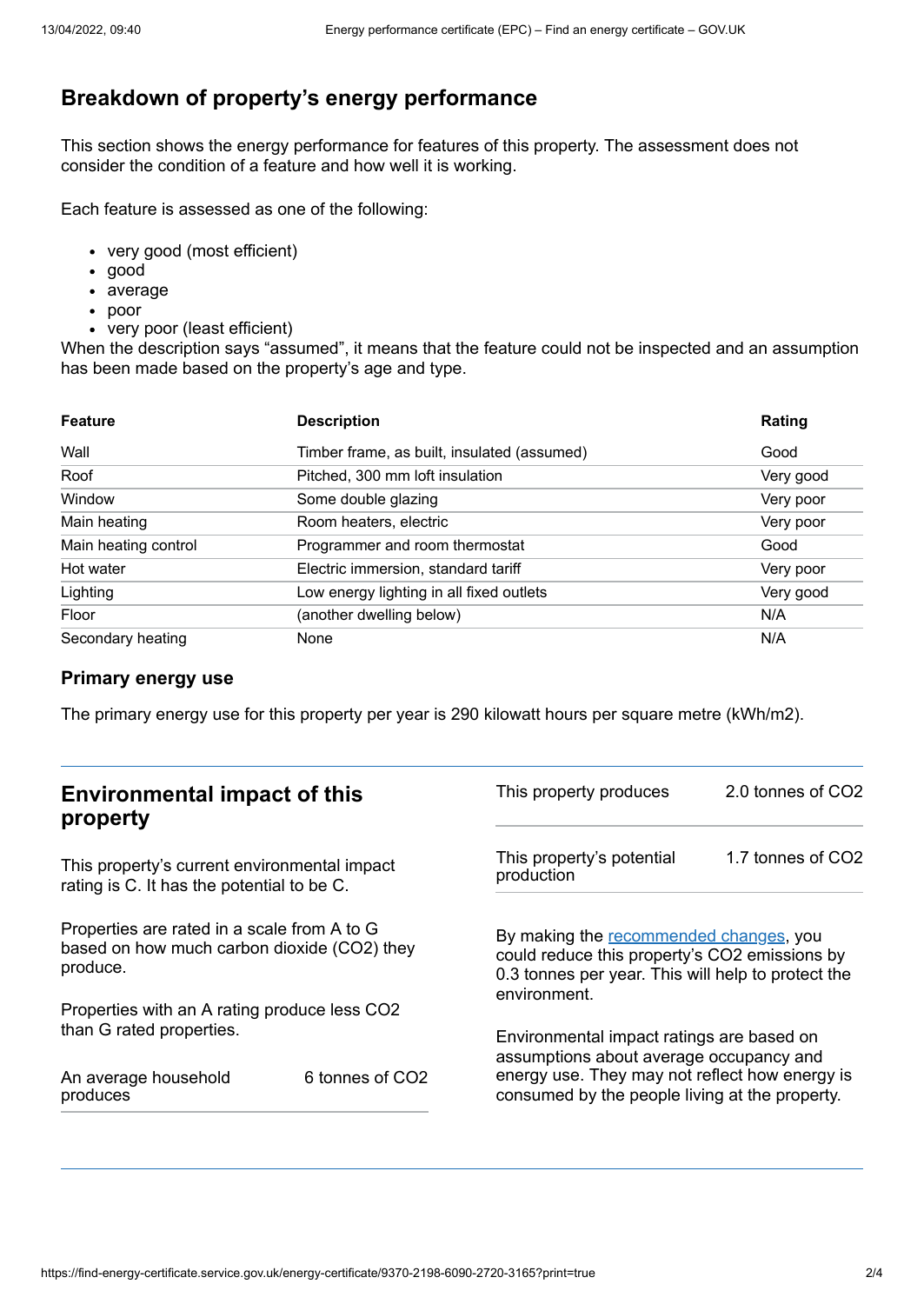# <span id="page-2-0"></span>**How to improve this property's energy performance**

Making any of the recommended changes will improve this property's energy efficiency.

If you make all of the recommended changes, this will improve the property's energy rating and score from D (65) to B (83).

| <b>Recommendation</b>                                                | <b>Typical installation</b><br>cost | <b>Typical yearly</b><br>saving |
|----------------------------------------------------------------------|-------------------------------------|---------------------------------|
| 1. High heat retention storage heaters                               | £800 - £1.200                       | £300                            |
| 2. Replace single glazed windows with low-E double glazed<br>windows | £3,300 - £6,500                     | £71                             |

#### **Paying for energy improvements**

Find energy grants and ways to save energy in your home. [\(https://www.gov.uk/improve-energy-efficiency\)](https://www.gov.uk/improve-energy-efficiency)

## **Estimated energy use and potential savings**

| Estimated yearly energy<br>cost for this property | £706 |
|---------------------------------------------------|------|
| Potential saving                                  | £372 |

The estimated cost shows how much the average household would spend in this property for heating, lighting and hot water. It is not based on how energy is used by the people living at the property.

The estimated saving is based on making all of the [recommendations](#page-2-0) in how to improve this property's energy performance.

For advice on how to reduce your energy bills visit Simple Energy Advice [\(https://www.simpleenergyadvice.org.uk/\)](https://www.simpleenergyadvice.org.uk/).

### **Heating use in this property**

Heating a property usually makes up the majority of energy costs.

| Estimated energy used to heat this property |                   |
|---------------------------------------------|-------------------|
| Space heating                               | 2175 kWh per year |
| Water heating                               | 1406 kWh per year |

#### **Potential energy savings by installing insulation**

The assessor did not find any opportunities to save energy by installing insulation in this property.